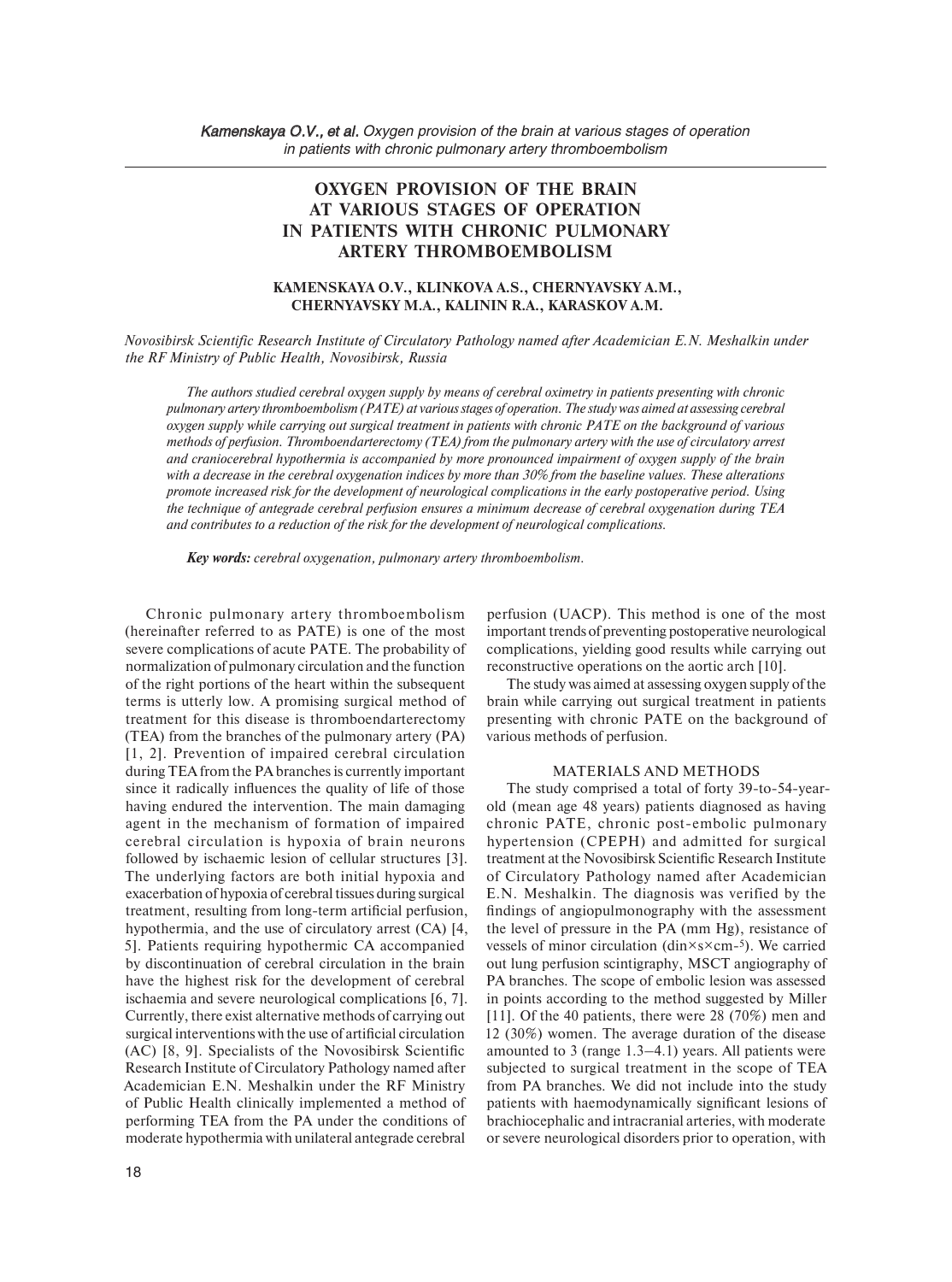a history of acute cerebral circulation impairments. The findings of transcranial dopplerography revealed closed circle of Willis.

 (Somanetics, USA)]. We determined the level of cerebral (IHC, arbitrary units), which is the ratio of  $rSO_2$  to the light absorption within the range varying from 700 to Oxygen supply of the brain was evaluated by means of bilateral transcranial spectroscopy [INVOS 5100 oxygenation (rSO<sub>2</sub>, %) of the right and left hemispheres, calculating the index of haemodynamic conformity (IHC) by for the hemispheres – correspondence of oxygen supply to metabolic requirements of the brain level of mean arterial pressure  $AP_{mean}$ ) amounting in the norm to more than 0.75 [12]. During the study, the sensor was applied onto the right and left frontotemporal regions. Cerebral oximetry consists in measuring the degree of 1000 nm, travelling through biological objects. Within the limits of this range, the only biological substances possessing oxygen-dependent spectra of absorption are haemoglobin and cytochromoxidase. Therefore, this method makes it possible to evaluate the oxygen status of haemoglobin present in the vessels of the region of the brain under study. It is known that venous vessels account for 85% of the total volume of the cerebral vascular bed [13]. From this it follows that the method of cerebral oximetry makes it possible to assess saturation of haemoglobin with  $O<sub>2</sub>$  predominantly in blood of cerebral venous vessels in order to evaluate the degree of cerebral ischaemia. The normal values of  $rSO<sub>2</sub>$  correspond to the normal values of central venous saturation, i. e. 63–75%  $[14]$ . This method is non-invasive, making it possible to obtain real-time data.

 neurological complications with due regard for the method of perfusion during TEA from the PA branches. Cerebral oxygenation of the left and right hemispheres was registered at various stages of operation, including: initial narcosis, artificial circulation (AC), cardiac arrest (CA) or unilateral antegrade cerebral perfusion (UACP) during TEA from the PA branches, period of warming on the background of AC, and the end of the operation. At early terms after surgery we assessed postoperative

Surgical treatment of patients was carried out under conditions of AC in the nonpulsatile mode. The volumetric perfusion rate was maintained at a level of 2.5  $1/(min \times m^2)$ . The gas blood composition during cooling was maintained according to the alpha-stat technique. All patients were subdivided into two groups. Group One (n=25) was composed of patients subjected to operative treatment under conditions of moderate hypothermia (25°C) with the conduction of UACP at the volumetric velocity of 10 ml/(kg $\times$ min). Group Two (n=15) consisted of patients undergoing perfusion cooling of the body to 20ºC, craniocerebral hypothermia (surrounding of the patient's head with ice) with CA at the stage of TEA. In Group One patients after TEA from the left PA

 also subjected to reperfusion at the full estimated velocity we began the stage of reperfusion with an increase of the volumetric velocity of the blood flow to the estimated one, which by duration amounted to 50% of the UACP time. We then again performed UACP during the period of TEA from the right PA. Patients of Group Two were with the duration of 50% of the CA time. The main stage of the operation was followed by warming of the patient.

registration of ECG, heart rate (HR), arterial and central  $PCO<sub>2</sub>$  – partial pressure of carbon dioxide in blood,  $PO<sub>2</sub>$  – All patients underwent the standard perioperative monitoring including continuous pulse oximetry, venous pressure. At various stages of the operation we determined the gas composition of arterial and venous blood. For the analysis we used the following data: partial pressure of oxygen in blood,  $O_2SAT - oxygen$ saturation of blood. We also analysed the concentration of total blood haemoglobin (tHb), haematocrit (Hct), haemodynamic parameters: mean arterial pressure  $((systolic AP - diastolic AP)/3 + diastolic AP)$ , minute volume of circulation (l/min).

differences of dependent values was determined according The statistical analysis of the obtained findings was carried out using the package of statistical programmes Statistica version 6.0 (USA). The data are represented as the median (25–75%), Me ( $Q_{25}$ – $Q_{75}$ ). Significance of to the Wilcoxon criterion, and that of independent values by the Mann–Whitney rank test criterion. Interdependence of the parameters was compared using the Spearman's rank correlation coefficient. Differences were regarded statistically significant if  $p<0.05$ .

### RESULTS

Table 1 shows the data of  $rSO<sub>2</sub>$  of cerebral hemispheres and the index of haemodynamic conformity (IHC) in patients with chronic PATE of the both groups at various stages of operation.

with chronic PATE the parameters of  $rSO<sub>2</sub>$  of cerebral hemispheres were decreased at the stage of initial narcosis, As can be seen from Table 1, while in the norm  $rSO_2$  of cerebral hemispheres varied from 63 to 75%, in patients with the IHC values being also below the norm, thus suggesting a decrease in the baseline indices of oxygen supply of the brain in this cohort of patients.

 despite the effect on anaesthesia and the temperature were found to have a decrease in the  $rSO_2$  of the left and right hemispheres by 16 and 18%, respectively in At the stage of AC, patients of the both groups mode, promoting decreased metabolic requirement of the brain, showed no significant increase in the  $rSO<sub>2</sub>$ parameter, which may be related to haemodilution. Group One patients at the stage of TEA with UACP relation to the previous indices during AC  $(p<0.05)$ . Group Two patients with the use of hypothermic CA and craniocerebral hypothermia during TEA demonstrated a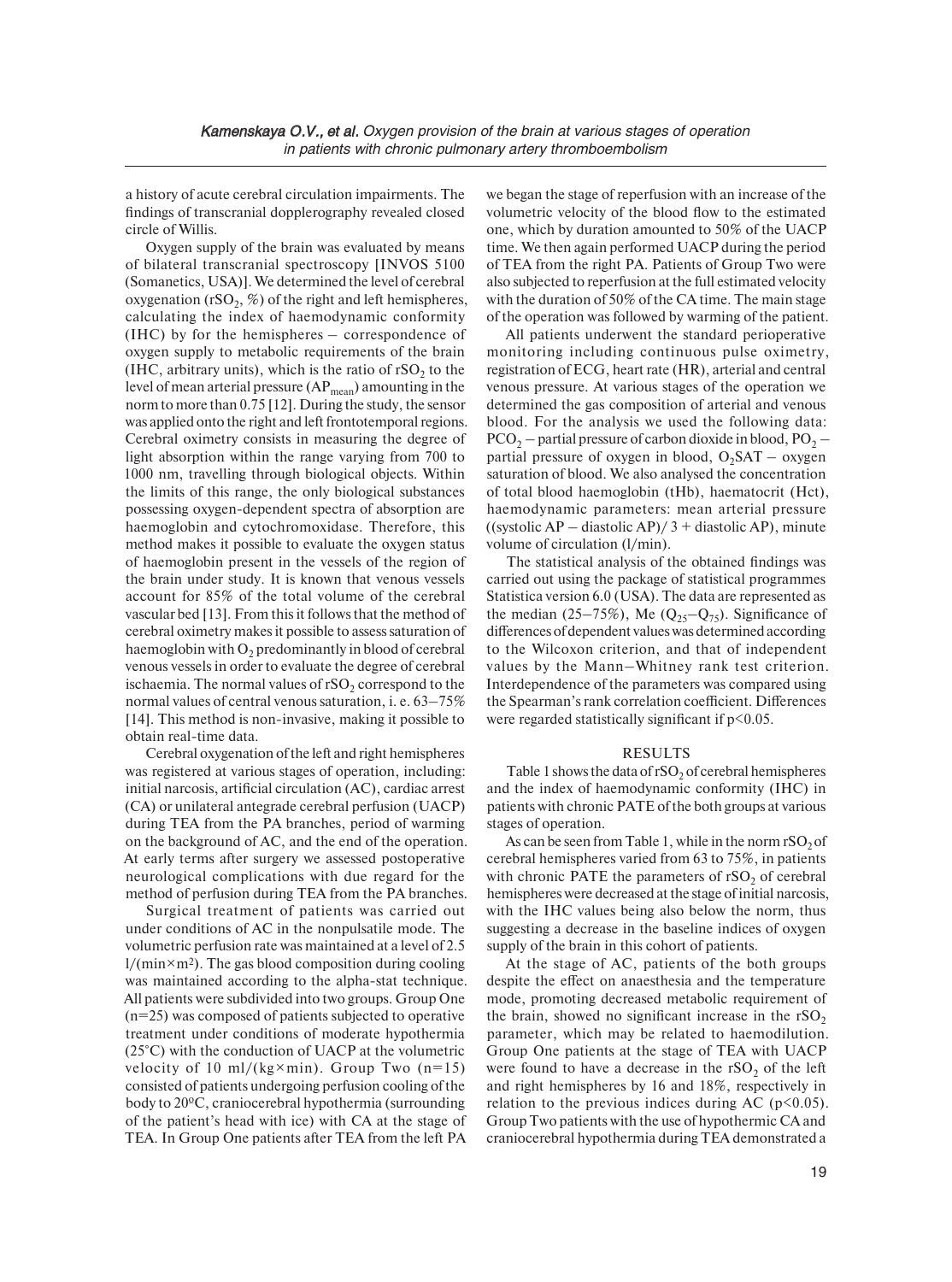| Table 1<br>Cerebral oxygenation in patients with chronic pulmonary artery thromboembolism at various stages of surgical treatment |                         |                         |                                        |                         |                                                          |                   |                           |                         |                         |                           |  |
|-----------------------------------------------------------------------------------------------------------------------------------|-------------------------|-------------------------|----------------------------------------|-------------------------|----------------------------------------------------------|-------------------|---------------------------|-------------------------|-------------------------|---------------------------|--|
| Parameters.<br>unit of<br>measurement                                                                                             | Initial narcosis        |                         | Beginning of artificial<br>circulation |                         | Minimal value of rSO <sub>2</sub><br>at the stage of TEA |                   | Complete warming          |                         | End of operation        |                           |  |
|                                                                                                                                   | Group 1                 | Group 2                 | Group 1                                | Group 2                 | Group 1                                                  | Group 2           | Group 1                   | Group 2                 | Group 1                 | Group 2                   |  |
| Right ventricle<br>$rSO_2, %$                                                                                                     | 58.0<br>$(50 - 64)$     | 55.0<br>$(50 - 59)$     | 64.0<br>$(58 - 69)$                    | 59.0<br>$(51 - 63)$     | 50<br>$(43 - 56)$                                        | 43<br>$(41 - 51)$ | 72.0<br>$(55 - 79)$       | $59.5*$<br>$(53 - 60)$  | 62.0<br>$(51 - 70)$     | 58.0<br>$(47 - 65)$       |  |
| IHC of the right<br>hemisphere,<br>arbitrary unit                                                                                 | 0.67<br>$(0.59 - 0.81)$ | 0.63<br>$(0.52 - 0.70)$ | 0.87<br>$(0.77 - 1.03)$                | 0.84<br>$(0.65 - 0.92)$ |                                                          |                   | 0.87<br>$(0, 72 - 1, 02)$ | 0.83<br>$(0.72 - 0.92)$ | 0.81<br>$(0,71 - 1,01)$ | 0.64<br>$(0, 59 - 0, 76)$ |  |
| Left ventricle<br>$rSO_2, %$                                                                                                      | 61.0<br>$(56 - 66)$     | 56.0<br>$(52 - 61)$     | 67,0<br>$(60 - 74)$                    | 55.5<br>$(52 - 67)$     | 49<br>$(45 - 61)$                                        | $36*$<br>(34–38)  | 71.0<br>(54–79)           | $51.0*$<br>$(49 - 59)$  | 61.0<br>$(53 - 70)$     | 57,0<br>$(47 - 62)$       |  |
| IHC of the left<br>hemisphere.<br>arbitrary unit                                                                                  | 0.71<br>$(0.61 - 0.86)$ | 0.59<br>$(0.54 - 0.72)$ | 0.92<br>$(0,80-1,14)$                  | 0.79<br>$(0.66 - 0.84)$ |                                                          |                   | 0.91<br>$(0,67 - 1,08)$   | 0.86<br>$(0,71-0,94)$   | 0.83<br>$(0,73-1,0)$    | 0.71<br>$(0.65 - 0.81)$   |  |
| Notes: $rSO2 - cerebral oxygenation$ ; IHC – index of haemodynamic conformity; TEA – thromboendarterectomy.                       |                         |                         |                                        |                         |                                                          |                   |                           |                         |                         |                           |  |

( $p<0.05$ ). The maximum decrease in the rSO<sub>2</sub> of the 27 and 35%, more pronounced decrease in the oxygen supply of the brain with significant difference for the left hemisphere (p<0.05). The maximum decrease in the  $rSO_2$  of the right and left hemisphere amounted to 27 and 35%, respectively (p<0.05).

operation the groups did not differ by the rSO<sub>2</sub> of the both hemispheres (p<0.05). Hence, in Group One patients the maximal decrease of  $rSO<sub>2</sub>$  indices during TEA din not exceed  $20\%$ , in Group Two patients the decrease of this index amounted to 35% as compared with the baseline values. After the end of TEA and connection of AC at the stage of warming the  $rSO<sub>2</sub>$  of the right and left hemispheres in Group One patient exceeded the initial values and in Group Two patients these parameters were significantly lower than in Group One patients ( $p$ <0.05). At the end of the

Analysing the correlations between  $\mathrm{s}\mathrm{O}_2$  and perioperative indices of the blood gas composition revealed direct interrelationship between  $rSO_2$  and  $CO_2$  partial pressure in arterial blood at the stage of the relationship between rSO<sub>2</sub> and O<sub>2</sub> partial pressure level AC the values of cerebral oxygenation correlate with initial narcosis  $(r=0.43; p<0.05)$ . The detected direct in venous blood  $(r=0.46; 0<0.05)$ , as well as between  $rSO<sub>2</sub>$  and oxygen saturation of venous blood during AC  $(r=0.45; p<0.05)$  is explained by the fact that blood passing through the brain is venous by 85%. This fact reflects reasonableness and feasibility of using cerebral oximetry as monitoring of adequate perfusion in cardiosurgical patients [15]. Hence, at the stage of initial narcosis with relatively preserved autoregulation of cerebral blood flow the leading factor influencing the values of cerebral oxygenation is the level of  $CO<sub>2</sub>$  of arterial blood. During the main determinants of oxygen transport, which is necessary for maintaining adequate oxygen supply of the brain at various stages of operation.

Table 2 shows the laboratory indices of blood and haemodynamics of the both groups of patients at various stages of operation.

During AC all patients showed a decrease in total haemoglobin, haematocrit as compared with the indices at the stage of initial narcosis  $(p<0.05)$ , which is conditioned by haemodilution on the background of cooling. The dynamics after the end of TEA from the PA branches on the background of warming showed a statistically significant decrease in the  $O<sub>2</sub>$  partial pressure of venous blood, which characterises an increase in the  $O<sub>2</sub>$  uptake on the background of whole-body warming  $(p<0.05)$ . The average partial pressure was maintained at a level not below 70 mm Hg at all stages of operation.

from the drop of systemic arterial pressure) leads to cerebral circulation resulting in ischaemia [16]. Analysing (to 35%) in relation to the baseline parameters were the anthropometric data, baseline indices of  $rSO_2$  (in the initial period of postoperative monitoring), severity of the baseline condition, duration of AC, as well as occlusion initial period of postoperative monitoring), severity of the A decrease in the inflow of blood to the brain (resulting disruption of cerebral haemodynamics and impaired the neurological status in the early postoperative period revealed that 46% of Group Two patients with the use of hypothermic CA cardiac arrest and craniocerebral hypothermia during TEA, in whom at the given stage was registered a significant decrease in cerebral oxygenation found to have neurological complications (acute cerebral circulatory insufficiency, moderately manifested dyscirculatory encephalopathy). Acute insufficiency of cerebral circulation detected in 2 patients was registered in the basins of the left and right internal carotid arteries. Moderately manifested dyscirculatory encephalopathy was registered in five patients. In Group One patients with the use of UACP during TEA and a decrease in the  $rSO<sub>2</sub>$  indices of the right and left hemispheres at the stage of TEA by not more than 20% of the baseline values at the early postoperative period impairments of the neurological status were registered in only 3 patients (12%) in the form total cerebral neurological syndrome (dizziness, headache, memory disorders). By of the aorta, these groups of patients did not differ. Thus,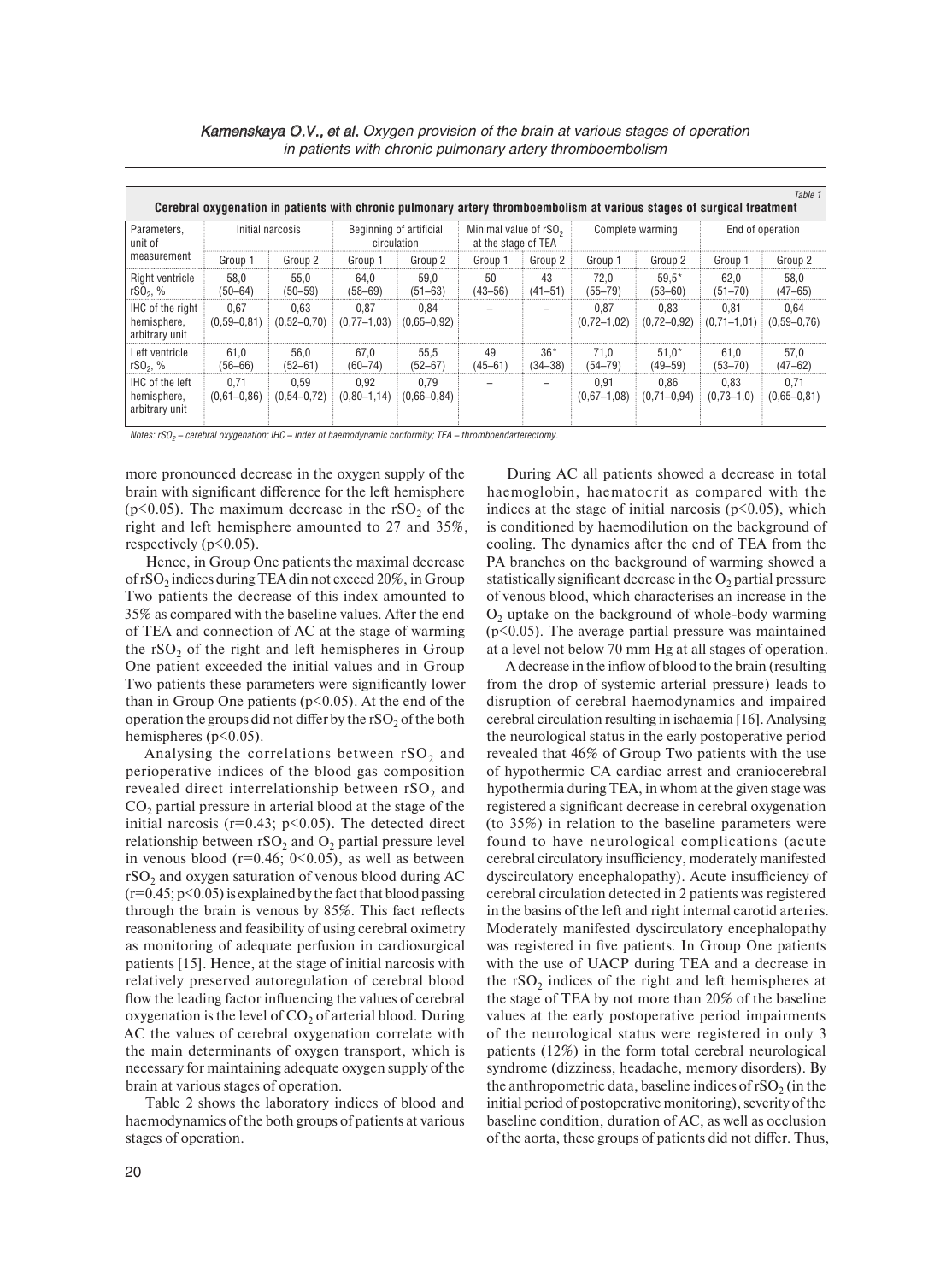| Table 2<br>Laboratory data and haemodynamic indices in patients with chronic PATE at various stages of operation                                                                                                                                                                                                                                                 |        |                              |                              |                                            |                           |                           |                          |                                            |                           |  |
|------------------------------------------------------------------------------------------------------------------------------------------------------------------------------------------------------------------------------------------------------------------------------------------------------------------------------------------------------------------|--------|------------------------------|------------------------------|--------------------------------------------|---------------------------|---------------------------|--------------------------|--------------------------------------------|---------------------------|--|
| Parameters,<br>unit of measurement                                                                                                                                                                                                                                                                                                                               |        | Initial narcosis             |                              | Beginning of extracorporeal<br>circulation |                           | Complete warming          |                          | Extracorporeal circulation<br>disconnected |                           |  |
|                                                                                                                                                                                                                                                                                                                                                                  |        | Group 1                      | Group 2                      | Group 1                                    | Group 2                   | Group 1                   | Group 2                  | Group 1                                    | Group 2                   |  |
| PCO <sub>2</sub><br>(mm Hg)                                                                                                                                                                                                                                                                                                                                      | Artery | 36.7<br>$(30,8 - 38,6)$      | 34.2<br>$(30,5 - 40,5)$      | 39.2<br>$(36,0-45,6)$                      | 38.1<br>$(33,3 - 45,7)$   | 34.1<br>$(31,7 - 40,6)$   | 34.1<br>$(32,0-35,8)$    | 35.8<br>$(32,5 - 39,6)$                    | 34,8<br>$(33,7 - 39,6)$   |  |
|                                                                                                                                                                                                                                                                                                                                                                  | Vein   |                              |                              | 45.1<br>$(41, 2 - 47, 2)$                  | 39,9<br>$(37,3 - 41,1)$   | 32,3<br>$(29, 4 - 38, 3)$ | 33,1<br>$(29,1-41,2)$    | 34,9<br>$(30.8 - 38.9)$                    | 32,8<br>$(30,7-38,1)$     |  |
| PO <sub>2</sub><br>(mm Hq)                                                                                                                                                                                                                                                                                                                                       | Artery | 189,7<br>$(117, 9 - 267, 8)$ | 179,0<br>$(172, 4 - 224, 4)$ | 267,7<br>$(114, 1 - 369, 4)$               | 151,0<br>$(75,9 - 304,4)$ | 104,1<br>$(76.6 - 220.7)$ | 76,3<br>$(54,5 - 233,7)$ | 224,4<br>$(119.0 - 278.0)$                 | 99,7<br>$(54,5 - 233,7)$  |  |
|                                                                                                                                                                                                                                                                                                                                                                  | Vein   |                              |                              | 60.0<br>$(54, 4 - 89, 9)$                  | 54.4<br>$(44,5 - 70,8)$   | 42,2<br>$(38.9 - 46.0)$   | 37,9<br>$(34,0-37,8)$    | 45,7<br>$(37.9 - 49.2)$                    | 42,9<br>$(31, 1 - 48, 8)$ |  |
| tHb<br>(g/l)                                                                                                                                                                                                                                                                                                                                                     | Artery | 148,0<br>$(134,0-160,0)$     | 139,0<br>$(137,0 - 148,0)$   | 107<br>$(90.0 - 110.0)$                    | 109,0<br>$(89,0-116,0)$   | 100,0<br>$(89,0 - 107,0)$ | 86,0<br>$(72,5 - 99,0)$  | 98.0<br>$(87.0 - 106.5)$                   | 89,0<br>$(73,0 - 99,0)$   |  |
|                                                                                                                                                                                                                                                                                                                                                                  | Vein   |                              |                              | 103,0<br>$(97.0 - 107.0)$                  | 108,5<br>$(74.0 - 116.0)$ | 96,0<br>$(86.0 - 102.0)$  | 89,0<br>$(70.0 - 100.0)$ | 99,5<br>$(89,5 - 106,0)$                   | 91,5<br>$(78,0-123,5)$    |  |
| Hct<br>(%)                                                                                                                                                                                                                                                                                                                                                       | Artery | 44.0<br>$(39,0 - 47,0)$      | 41,0<br>$(40,0-44,0)$        | 31,0<br>$(29,0-32,0)$                      | 32,0<br>$(26,0-34,0)$     | 30,0<br>$(27,0-31,0)$     | 29.0<br>$(22,0-30,0)$    | 29,0<br>$(26,0-31,0)$                      | 26,0<br>$(21,0-27,0)$     |  |
|                                                                                                                                                                                                                                                                                                                                                                  | Vein   |                              |                              | 30.0<br>$(29,0-31,0)$                      | 31.0<br>$(22,0-34,0)$     | 28.5<br>$(25.0 - 30.0)$   | 25.5<br>$(21,0-29,0)$    | 30.0<br>$(27,0-31,0)$                      | 27.0<br>$(23,0-36,5)$     |  |
| $02$ SAT<br>(%)                                                                                                                                                                                                                                                                                                                                                  | Artery | 99.3<br>$(98,5 - 99,6)$      | 99.3<br>$(99, 1 - 99, 5)$    | 99.6<br>$(98, 1 - 99, 8)$                  | 98.9<br>$(94, 6 - 99, 8)$ | 98.7<br>$(96,7 - 99,6)$   | 98.9<br>$(91,7-99,5)$    | 99.5<br>$(98,7 - 99,7)$                    | 99,5<br>$(99,0 - 99,7)$   |  |
|                                                                                                                                                                                                                                                                                                                                                                  | Vein   |                              |                              | 91,1<br>$(88,0 - 97,0)$                    | 89.7<br>$(83,3 - 94,4)$   | 82,7<br>$(79, 2 - 84, 1)$ | 73,6<br>$(69,0 - 78,2)$  | 83.6<br>$(80, 2 - 84, 2)$                  | 79,4<br>$(57, 1 - 86, 1)$ |  |
| $AP_{\text{mean}}$<br>(mm Hg)                                                                                                                                                                                                                                                                                                                                    |        | 85.7<br>$(75,3 - 98,0)$      | 76.1<br>$(68,3 - 82,0)$      | 72,8<br>$(61, 0 - 81, 6)$                  | 69.7<br>$(61,3 - 82,3)$   | 72,7<br>$(66, 5 - 85, 2)$ | 71.2<br>$(59,0 - 80,0)$  | 72,7<br>$(66, 5 - 74, 0)$                  | 69,7<br>$(58, 6 - 73, 6)$ |  |
| <b>MVC</b><br>(1/min)                                                                                                                                                                                                                                                                                                                                            |        | 4,2<br>$(4,0-4,9)$           | 4,2<br>$(3,9-4,8)$           | 4,8<br>$(4,6-4,9)$                         | 4,7<br>$(4,5-4,9)$        | 5,0<br>$(4,6-5,3)$        | 5,0<br>$(4,7-5,3)$       | 4,1<br>$(4,0-4,5)$                         | 4,2<br>$(3,9-4,7)$        |  |
| Note: PCO <sub>2</sub> – partial pressure of carbon dioxide in blood; PO <sub>2</sub> – partial pressure of oxygen in blood; tHb – blood total haemoglobin concentration; Hct – haematocrit; O <sub>2</sub> SAT –<br>blood oxygen saturation; APmean - mean arterial pressure (systolic AP - diastolic AP/3 + diastolic AP); MVC - minute volume of circulation. |        |                              |                              |                                            |                           |                           |                          |                                            |                           |  |

duration of AC and occlusion of the aorta in Group One and Two patients amounted to 190 min (183–209) and 121 (94–135), as well as 197 (186–215) and 125 (96–142), respectively  $(p<0.05)$ .

#### DISCUSSION

Cerebral blood flow depends to a considerable degree upon the changes in the  $CO<sub>2</sub>$  tension in arterial blood. In the brain,  $CO<sub>2</sub>$  is the strongest vasodilating factor. Drop of  $CO<sub>2</sub>$  partial pressure to 20 mm Hg decreases the value of cerebral blood flow twofold and hypocarbia of less than 20 mm Hg may lead to pronounced cerebral ischaemia induced by vasoconstriction [16]. In our study, interrelationship between the indices of  $rSO<sub>2</sub>$ and  $CO<sub>2</sub>$  partial pressure in arterial blood at the stage of initial narcosis is indicative of the possibility to regulate oxygen supply at this stage of operation at the expense of maintaining normocapnia.

 during which lesions may be reversible [17]. This property is accompanied and followed by an abrupt drop in arterial A decrease in temperature inhibits cerebral metabolism which at 18ºC amounts to 10% of the level in normothermia, hence, preventing exhaustion of cellular high-energy phosphates and increasing the period of time of deep hypothermia is the basis for the use of the method of CA at the stage of performing TEA [18]. Cardiac arrest pressure in major vessels of the brain. Possibilities of

autoregulation in this case are limited. In hypoperfusion especially vulnerable are terminal vascular regions of the brain wherein ischaemia occurs earlier and is more pronounced. This is accompanied and followed by accumulation of  $CO<sub>2</sub>$  and an increase of acidosis. Besides, accumulation of suboxidized products induces oedema which in its turn may enhance impairments of cerebral tissue perfusion [19]. Special attention should be paid to a decrease in  $rSO<sub>2</sub>$  by 30% and more from the baseline values. Clinical studies showed that absolute values below 40% or a decrease in  $rSO<sub>2</sub>$  by more than 30% from the initial value are suggestive of neurological impairments [12]. The findings of our study reflect pathophysiological significance of decreased  $rSO<sub>2</sub>$  during CA at the stage of TEA in patients with chronic PATE by more than 30% of the initial values – in this cohort of patients half of the cases demonstrated at the early postoperative period impairments of the neurological status. The method of UACP implemented at our Institute, in the period of TEA makes it possible to refuse deep hypothermia, as well as complete arrest of cerebral blood flow, which substantially reduces the risk of neurological complications on the part of the central nervous system [20].

 pronounced impairment of cerebral oxygen supply, Thus, thromboendarterectomy in patients with chronic PATE with the use of cardiac arrest and craniocerebral hypothermia is accompanied by more